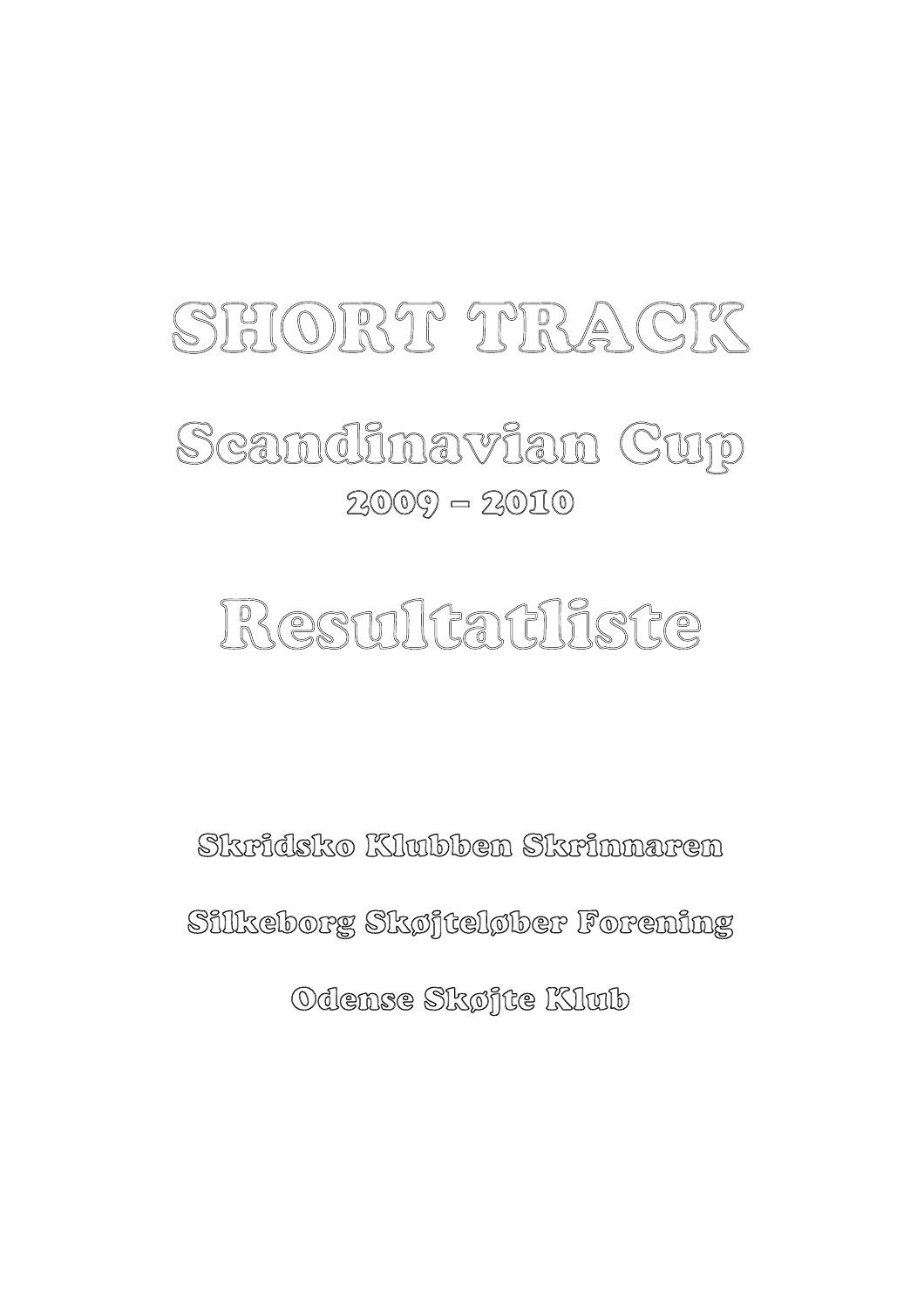# **Deltager**

| <b>Junior F</b><br><b>Christoffer JOHANSSON</b>                                                                                                                                                                       | SKS                                                                                                                        |
|-----------------------------------------------------------------------------------------------------------------------------------------------------------------------------------------------------------------------|----------------------------------------------------------------------------------------------------------------------------|
| <b>Junior E</b><br><b>Hampus HENDE</b>                                                                                                                                                                                | <b>SKS</b>                                                                                                                 |
| <b>Junior D</b><br><b>Fabrice SUH</b><br>André JOHANSSON<br>Daniel JAKOBSSON<br><b>Jakob JANSSON</b><br><b>Oskar MAGNUSSON</b><br><b>Katrine BRUUN</b>                                                                | <b>SKS</b><br><b>SKS</b><br><b>SKS</b><br><b>SKS</b><br><b>SKS</b><br><b>SSF</b>                                           |
| <b>Junior C</b><br>Mikkel ØRITSLAND<br><b>Johannes PEDERSEN</b><br><b>Niels FAURSKOV ANDERSEN</b><br>Alexander DYK-STRÖMBERG<br>Pierré Lund BENDTSEN                                                                  | <b>OSK</b><br><b>OSK</b><br><b>OSK</b><br><b>SKS</b><br><b>SSF</b>                                                         |
| <b>Junior B</b><br>Jeppe PANDURO<br>Hampus JÖNSSON<br><b>Anders MILLING</b><br>Mads MØLLER PEDERSEN                                                                                                                   | <b>OSK</b><br><b>SKS</b><br><b>SSF</b><br><b>SSF</b>                                                                       |
| <b>Junior A</b><br><b>Kristofer MAGNUSSON</b><br>Daniel HOMITJ                                                                                                                                                        | <b>SKS</b><br>SKS                                                                                                          |
| <b>Senior</b><br>Lars ØRITSLAND<br><b>Martin JOHANSSON</b><br><b>Karl LINDQVIST</b><br><b>Mikael MESSING</b><br><b>Gisle TVERLAND</b><br>Daniel JÖNSSON<br>Ola JOHANSSON<br>Nicolai SIMMONS<br><b>Simon KASPERSEN</b> | <b>OSK</b><br><b>SKS</b><br><b>SKS</b><br><b>SKS</b><br><b>SKS</b><br><b>SKS</b><br><b>SKS</b><br><b>SSF</b><br><b>SSF</b> |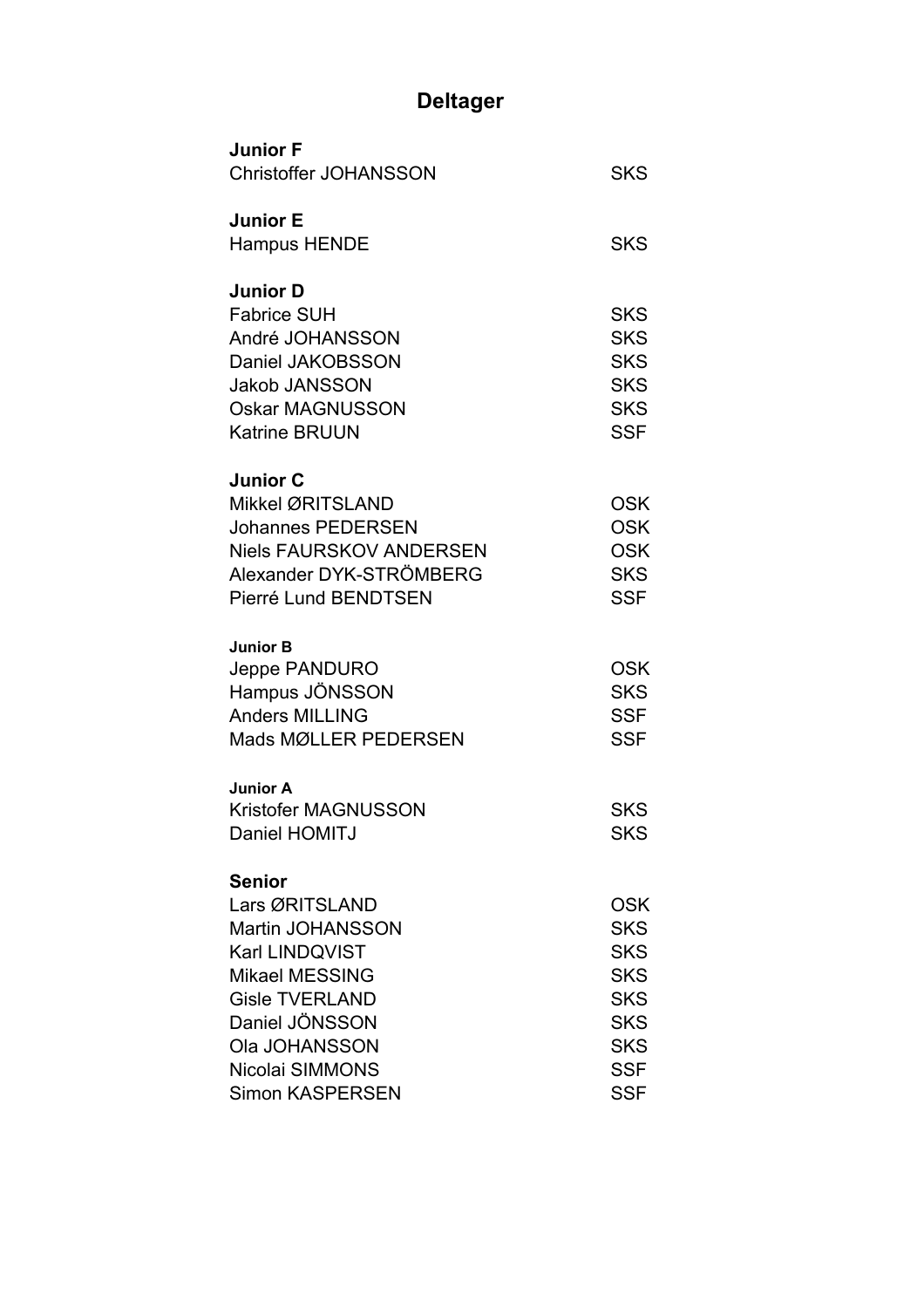#### Malmö 3. - 4. oktober Scandinavian Cup 1

| <b>Senior Men</b>                 | 1500m |    |    |    | <b>500m</b> |  |    |                 | 1000m |  |                |    | 3000m |             | <b>Final Result</b> |   |    |    |           |
|-----------------------------------|-------|----|----|----|-------------|--|----|-----------------|-------|--|----------------|----|-------|-------------|---------------------|---|----|----|-----------|
| Nr Name<br>'Club                  |       | C. | В  | A  | Е           |  | B  | A               | F     |  | B              | A  | 1000  | A           | Е                   | D | C. | в  |           |
| <b>SKS</b><br>24 Martin JOHANSSON |       |    |    | 34 |             |  |    | 34 <sub>l</sub> |       |  |                | 34 |       | $2^{\cdot}$ | OI                  |   |    |    | 123       |
| <b>SKS</b><br>29 Karl LINDQVIST   |       |    |    | 81 |             |  |    | 21              |       |  |                | 21 |       | 34          | N                   |   |    |    | <b>89</b> |
| <b>SKS</b><br>26 Gisle TVERLAND   |       |    |    | 21 |             |  |    | 13 <sub>l</sub> |       |  |                |    |       |             |                     |   |    |    | 42        |
| <b>SKS</b><br>42 Daniel JÖNSSON   |       |    | 21 |    |             |  | 21 |                 |       |  | 21             |    |       |             |                     |   |    | 63 | 0l        |
| <b>SSF</b><br>32 Nicolai SIMMONS  |       |    | 13 |    |             |  | 13 |                 |       |  | 8 <sub>l</sub> |    |       |             |                     |   |    | 34 | -Ol       |
|                                   |       |    |    |    |             |  |    |                 |       |  |                |    |       |             |                     |   |    |    |           |

# Scandinavian Cup 1

Malmö 3. - 4. oktober

| Junior A               |             |   | 1500m |              |    |                 | 500m |   |                    |    | 1000m |   |    |    |      |     |   | <b>Final Result</b> |   |    |    |
|------------------------|-------------|---|-------|--------------|----|-----------------|------|---|--------------------|----|-------|---|----|----|------|-----|---|---------------------|---|----|----|
| Nr Name                | <b>Club</b> | ⊢ | ח     | $\mathsf{C}$ | B  | Α               | Е    | D | $\curvearrowright$ | B  | -     | C | B  | Α  | 1000 | Α   |   | D                   | C | B  |    |
| 49 Kristofer MAGNUSSON | <b>SKS</b>  |   |       |              |    | 13 <sub>l</sub> |      |   |                    |    |       |   |    | 13 |      | د ا | 0 |                     |   | 0  | 47 |
| 18 Daniel HOMITJ       | <b>SKS</b>  |   |       |              | 34 |                 |      |   |                    | 34 |       |   | 13 |    |      |     |   |                     | 0 | 81 | 0  |
|                        |             |   |       |              |    |                 |      |   |                    |    |       |   |    |    |      |     |   |                     |   |    |    |
|                        |             |   |       |              |    |                 |      |   |                    |    |       |   |    |    |      |     |   |                     |   |    |    |
|                        |             |   |       |              |    |                 |      |   |                    |    |       |   |    |    |      |     |   |                     |   |    |    |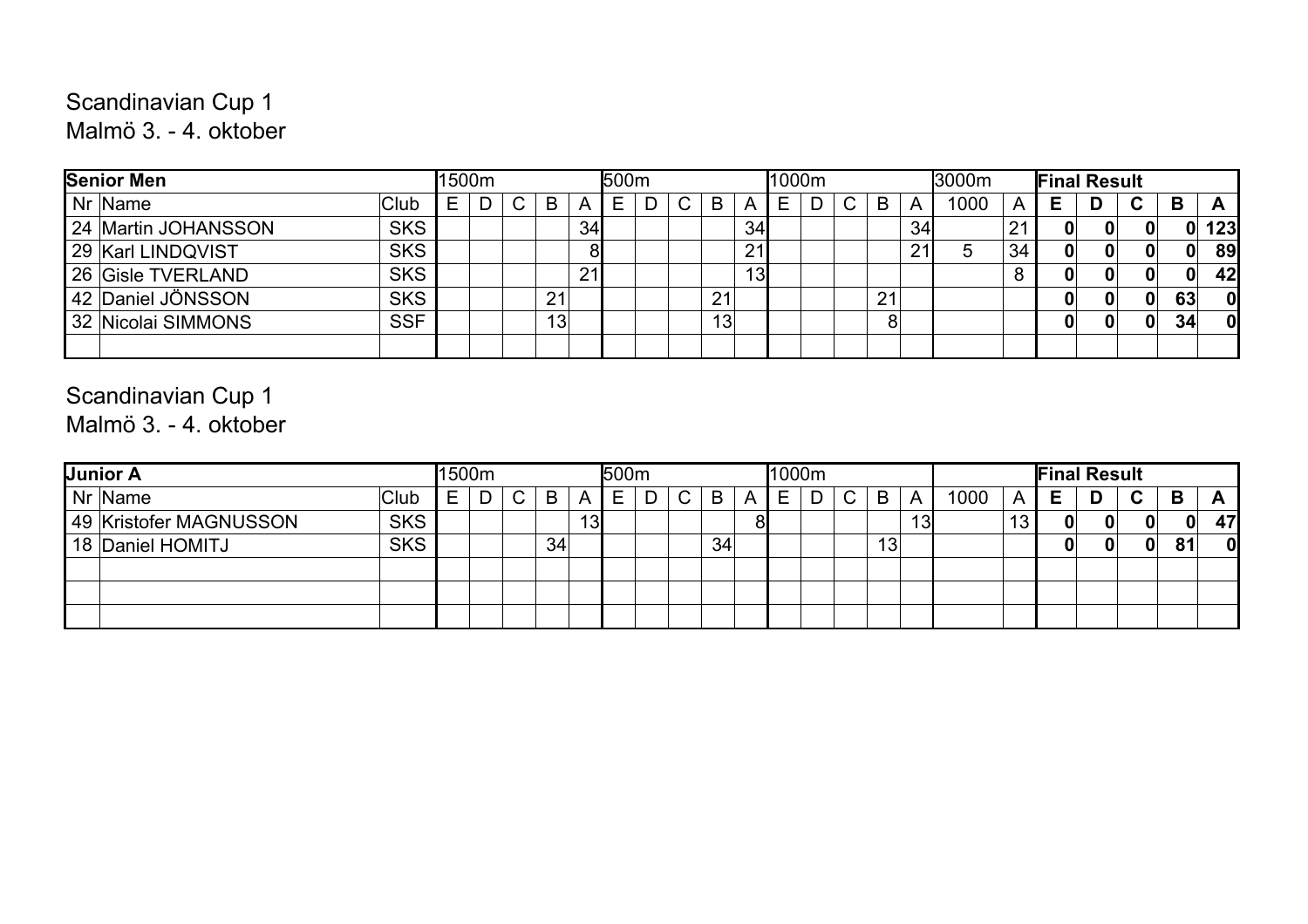Scandinavian Cup 1 Malmö 3. - 4. oktober

| <b>Junior B</b>   |            | l1500m |   |        |   |               | 500m        |   |   |   | 11000m |             |        |      |   |   | <b>Final Result</b> |              |    |   |
|-------------------|------------|--------|---|--------|---|---------------|-------------|---|---|---|--------|-------------|--------|------|---|---|---------------------|--------------|----|---|
| Nr Name           | Club       | -      | - | $\sim$ | B | $\rightarrow$ | -<br>⊢<br>─ | - | ີ | B |        | $\sim$<br>ັ | B      | 1000 | Д |   |                     | $\sim$<br>ີ  | B  |   |
| 37 Hampus JÖNSSON | <b>SKS</b> |        |   |        | О |               |             |   |   | 8 |        |             | ∽<br>ີ |      |   | 0 |                     | $\mathbf{0}$ | 21 | O |
|                   |            |        |   |        |   |               |             |   |   |   |        |             |        |      |   |   |                     |              |    |   |
|                   |            |        |   |        |   |               |             |   |   |   |        |             |        |      |   |   |                     |              |    |   |

#### Scandinavian Cup 1

Malmö 3. - 4. oktober

| Junior C                   |            | !500m |   |        |   |    | <b>333m</b> |   |   |   |    | 1000m  |   |    |   |      |          | <b>Final Result</b> |   |                   |    |    |
|----------------------------|------------|-------|---|--------|---|----|-------------|---|---|---|----|--------|---|----|---|------|----------|---------------------|---|-------------------|----|----|
| Nr Name                    | Club       | _     | ∽ | $\sim$ | B | Α  | ᄃ           | ∍ | ⌒ | B |    | -<br>– | ∽ | B  | Α | 1000 | $\Delta$ | E                   | D | $\mathbf{\Gamma}$ | В  |    |
| 44 Alexander DYK-STRÖMBERG | <b>SKS</b> |       |   |        |   | 34 |             |   |   |   | 34 |        |   | 34 |   |      |          | 01                  |   | $\mathbf{0}$      | 34 | 68 |
|                            |            |       |   |        |   |    |             |   |   |   |    |        |   |    |   |      |          |                     |   |                   |    |    |
|                            |            |       |   |        |   |    |             |   |   |   |    |        |   |    |   |      |          |                     |   |                   |    |    |

Scandinavian Cup 1

Malmö 3. - 4. oktober

| Junior D            |            | 500m |        |    |    | 333 <sub>m</sub> |   |        |    |    | 222m |        |    |    | <b>777m</b> |                | <b>Final Result</b> |   |    |    |           |
|---------------------|------------|------|--------|----|----|------------------|---|--------|----|----|------|--------|----|----|-------------|----------------|---------------------|---|----|----|-----------|
| Nr Name             | 'Club      | ⊢    | $\sim$ | B  | А  | ┕                | D | $\sim$ | B  |    |      | $\sim$ | B  | A  |             | $\overline{A}$ | Е                   | D | C. | B  | A         |
| 33 Jakob Jansson    | <b>SKS</b> |      |        |    | 81 |                  |   |        |    | 13 |      |        |    | 81 |             | 21             |                     |   |    | 0  | <b>50</b> |
| 34 Fabrice SUH      | <b>SKS</b> |      |        |    | 13 |                  |   |        |    | 21 |      |        |    | 34 |             |                |                     |   |    | 0  | <b>68</b> |
| 22 André JOHANSSON  | <b>SKS</b> |      |        | 34 |    |                  |   |        |    | 81 |      |        |    | 21 |             |                |                     |   | 0  | 34 | 37        |
| 12 Daniel JACOBSSON | <b>SKS</b> |      |        |    | 21 |                  |   |        | 34 |    |      |        | 34 |    |             |                |                     |   |    | 68 | 21        |
|                     |            |      |        |    |    |                  |   |        |    |    |      |        |    |    |             |                |                     |   |    |    |           |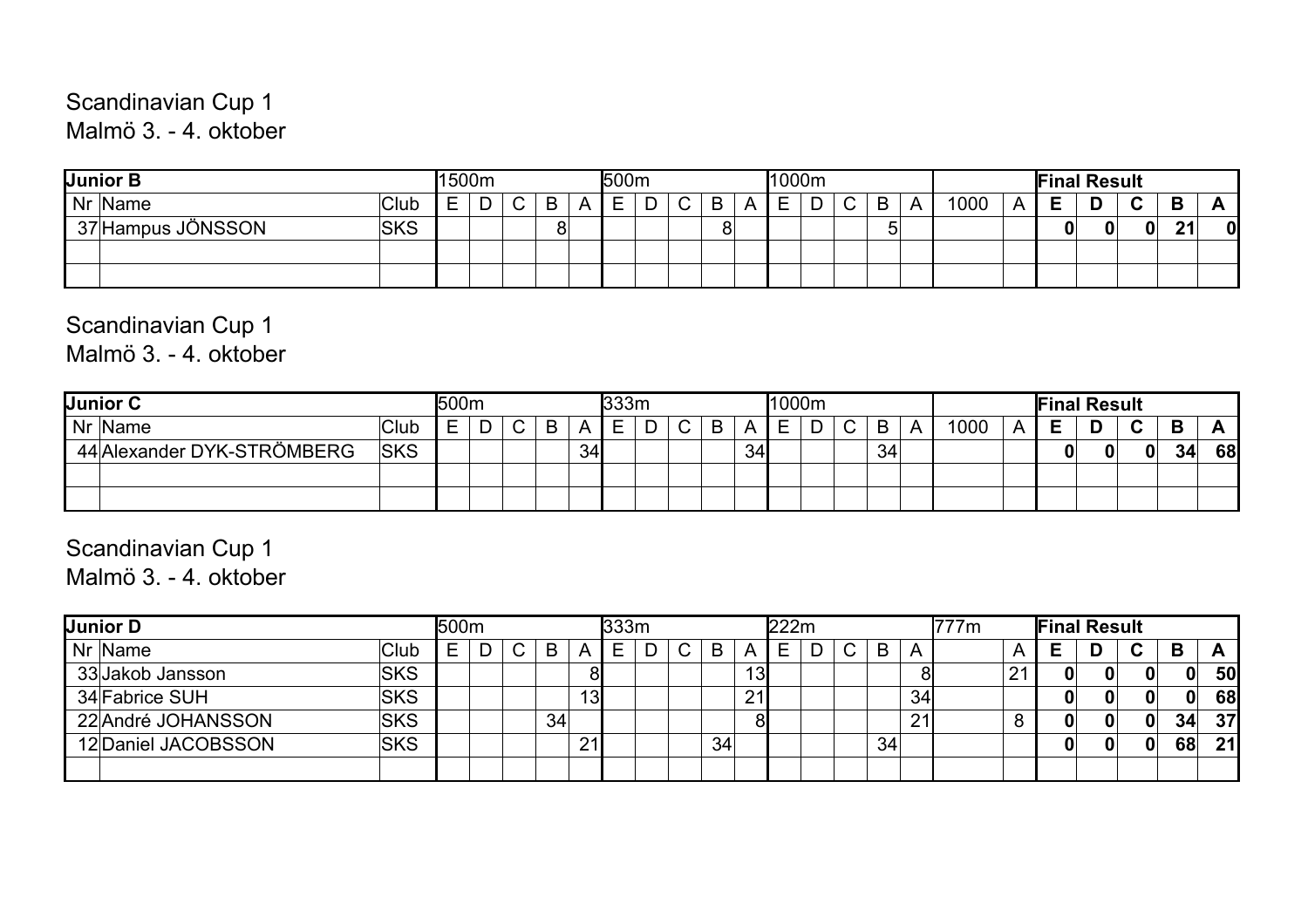Scandinavian Cup 1 Malmö 3. - 4. oktober

| Junior E        |            | <b>500m</b> |        |   |    | l333m  |   |        |    | '222m |               |    |   | '777m |  | <b>Final Result</b> |             |        |              |
|-----------------|------------|-------------|--------|---|----|--------|---|--------|----|-------|---------------|----|---|-------|--|---------------------|-------------|--------|--------------|
| Nr Name         | 'Club      |             | ∽<br>− | ⌒ | B  | ┍<br>─ | - | ⌒<br>ັ | B  |       | <b>^</b><br>◡ | B  | A |       |  |                     | $\sim$<br>ັ | Ð<br>D |              |
| 20 Hampus HENDE | <b>SKS</b> |             |        |   | 13 |        |   |        | 21 |       |               | 21 |   |       |  |                     | O.          | 55     | $\mathbf{0}$ |
|                 |            |             |        |   |    |        |   |        |    |       |               |    |   |       |  |                     |             |        |              |
|                 |            |             |        |   |    |        |   |        |    |       |               |    |   |       |  |                     |             |        |              |

# Scandinavian Cup 1

Malmö 3. - 4. oktober

| Junior F                 |             | <b>500m</b> |                               |    |   | 333m        |   |        |                 | '222m |        |   |           | '777m | <b>Final Result</b> |             |    |    |
|--------------------------|-------------|-------------|-------------------------------|----|---|-------------|---|--------|-----------------|-------|--------|---|-----------|-------|---------------------|-------------|----|----|
| Nr Name                  | <b>Club</b> |             | ~<br>$\overline{\phantom{a}}$ | B  | Α | ┍<br>-<br>– | ∽ | ⌒<br>ັ | B               |       | ~<br>◡ | B | A         |       | −                   | $\sim$<br>ັ | B  |    |
| 21 Christoffer JOHANSSON | <b>SKS</b>  |             |                               | 21 |   |             |   |        | 13 <sub>1</sub> |       |        |   | 10<br>ں ا |       | 0                   | 0           | 34 | 16 |
|                          |             |             |                               |    |   |             |   |        |                 |       |        |   |           |       |                     |             |    |    |
|                          |             |             |                               |    |   |             |   |        |                 |       |        |   |           |       |                     |             |    |    |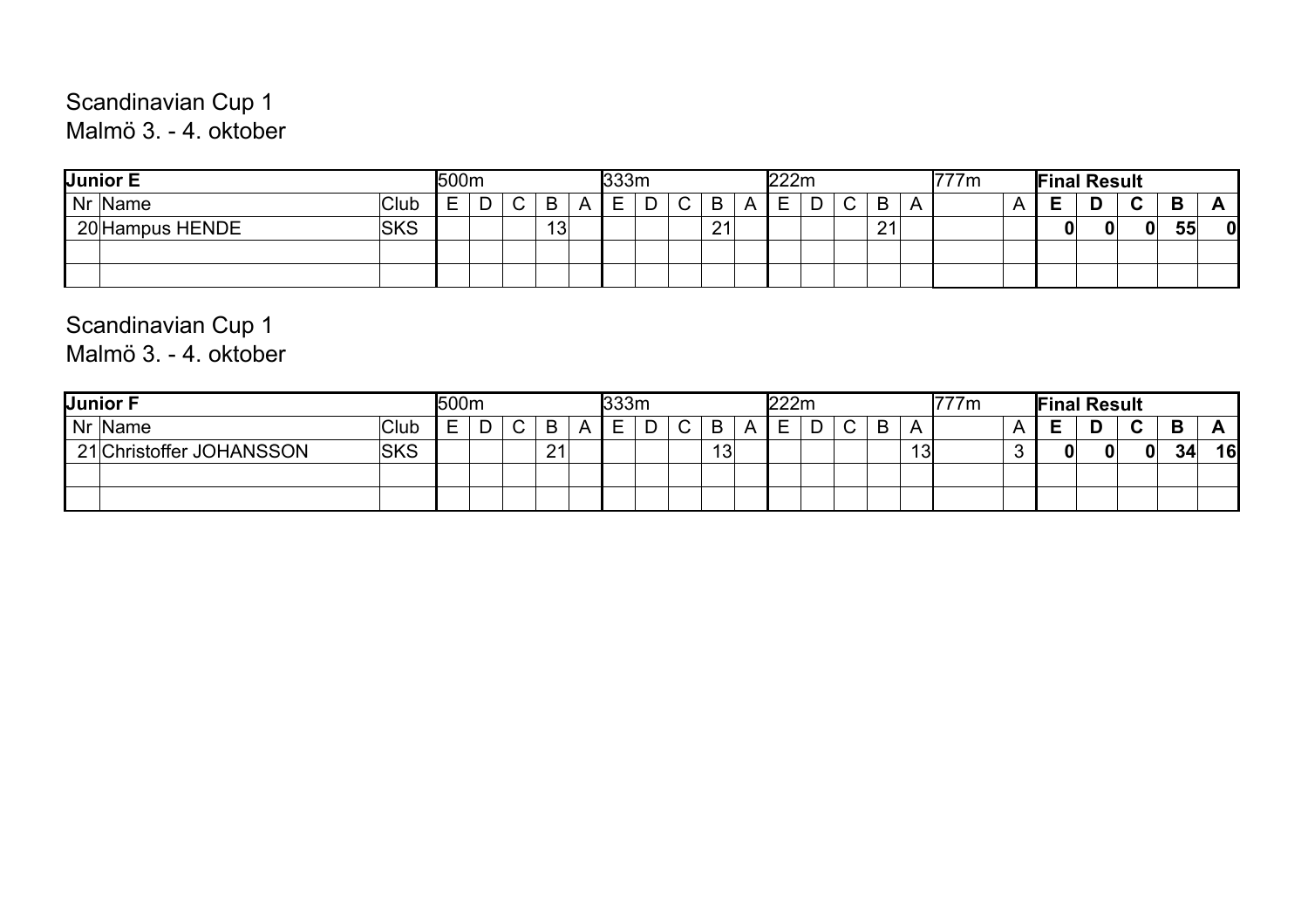#### Silkeborg Scandinavian Cup 2

| <b>Senior Men</b>  |            | l1500m |              |   |    | <b>500m</b> |  |                 |                 | 1000m |   |              |   |    | 3000m |            | <b>Final Result</b> |              |    |    |
|--------------------|------------|--------|--------------|---|----|-------------|--|-----------------|-----------------|-------|---|--------------|---|----|-------|------------|---------------------|--------------|----|----|
| Nr Name            | Club       |        | $\mathsf{C}$ | B | Α  | E           |  | B               |                 | E.    | D | $\mathsf{C}$ | B | A  | 1000  |            | Е                   | C.           | B  | A  |
| 21 Lars ØRITSLAND  | <b>OSK</b> |        |              |   | 21 |             |  |                 | 13 <sub>l</sub> |       |   |              |   | 21 |       | $\epsilon$ |                     |              |    | 76 |
| 37 Simon KASPERSEN | <b>SSF</b> |        |              |   |    |             |  |                 | 21              |       |   |              |   | 13 |       |            |                     |              |    | 47 |
| 33 Nicolai SIMMONS | <b>SSF</b> |        |              |   |    |             |  | 34 <sub>1</sub> |                 |       |   |              |   |    |       |            |                     | $\mathbf{0}$ | 34 |    |
|                    |            |        |              |   |    |             |  |                 |                 |       |   |              |   |    |       |            |                     |              |    |    |
|                    |            |        |              |   |    |             |  |                 |                 |       |   |              |   |    |       |            |                     |              |    |    |

Scandinavian Cup 2 Silkeborg

| Junior A                |       | 1500m |   |        |   |    | 500 <sub>m</sub> |   |   |   |                |        | <b>1000m</b> |    |   |    |      |                |    | <b>Final Result</b> |    |   |          |
|-------------------------|-------|-------|---|--------|---|----|------------------|---|---|---|----------------|--------|--------------|----|---|----|------|----------------|----|---------------------|----|---|----------|
| Nr Name                 | 'Club |       | ח | $\sim$ | B | A  | ᆮ                | r | ◠ | B | $\overline{a}$ | -<br>⊢ |              | C. | B | A  | 1000 | $\overline{A}$ | E. | D                   | C. | В | <u>r</u> |
| 63 Kristoffer MAGNUSSON |       |       |   |        |   | 34 |                  |   |   |   | 34             |        |              |    |   | 34 |      | 34             |    |                     |    | 0 | 141      |
|                         |       |       |   |        |   |    |                  |   |   |   |                |        |              |    |   |    |      |                |    |                     |    |   |          |
|                         |       |       |   |        |   |    |                  |   |   |   |                |        |              |    |   |    |      |                |    |                     |    |   |          |
|                         |       |       |   |        |   |    |                  |   |   |   |                |        |              |    |   |    |      |                |    |                     |    |   |          |
|                         |       |       |   |        |   |    |                  |   |   |   |                |        |              |    |   |    |      |                |    |                     |    |   |          |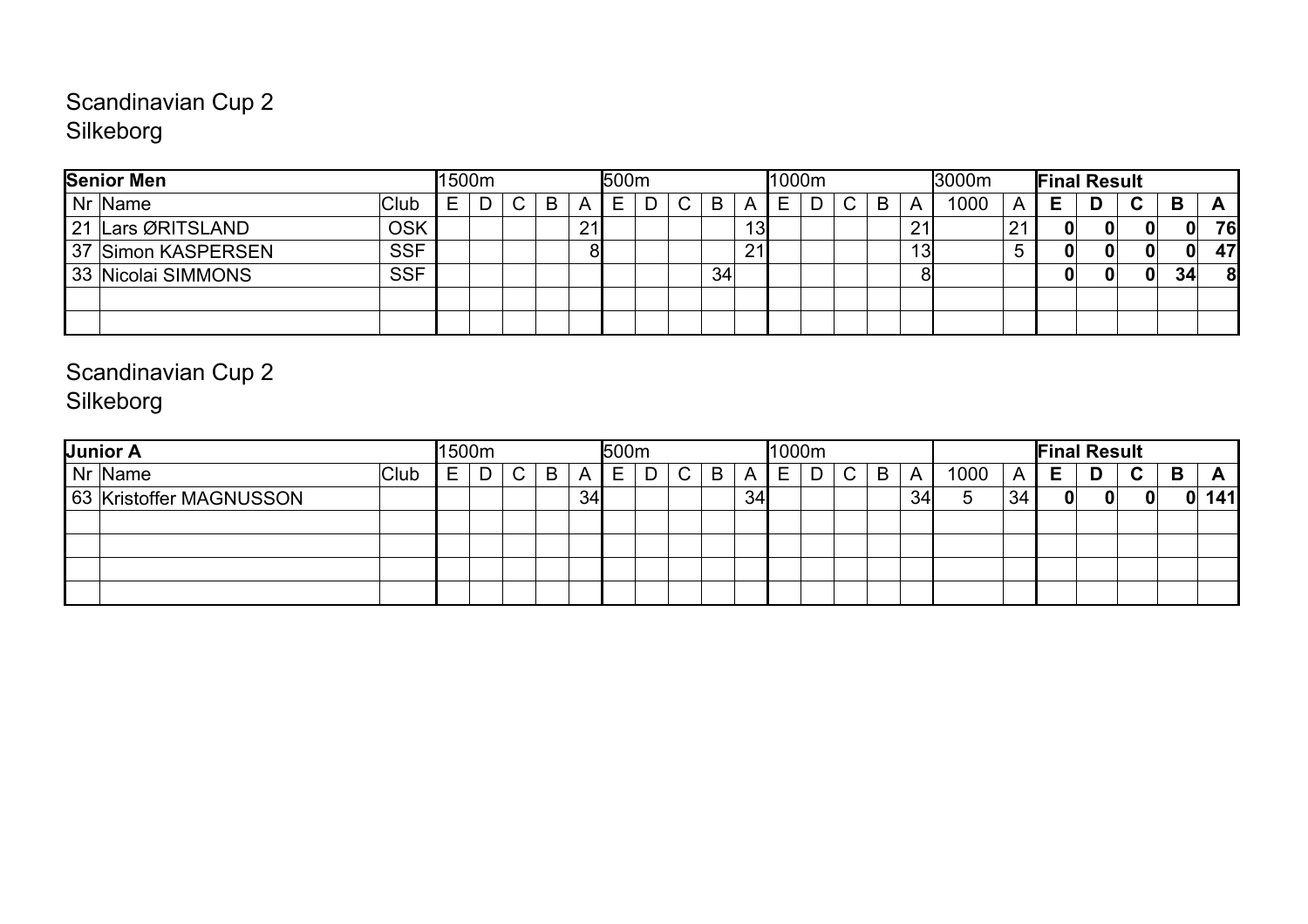#### Scandinavian Cup 2 Silkeborg

| Junior B            |                   | 1500m |   |    |                 | <b>500m</b> |  |                 | l1000m |   |    |   |      |    |    | <b>Final Result</b> |    |    |              |
|---------------------|-------------------|-------|---|----|-----------------|-------------|--|-----------------|--------|---|----|---|------|----|----|---------------------|----|----|--------------|
| Nr Name             | Club <sup>l</sup> |       | n | B  | A               | E.          |  | B               |        | ⌒ | B  | Α | 1000 | A  | E. |                     | C. | B  |              |
| 62 Hampus JÖNSSON   | <b>SKS</b>        |       |   |    | 13 <sub>l</sub> |             |  |                 |        |   | 34 |   |      | 13 | 0  |                     | 0  | 34 | 34           |
| 24 Jeppe PANDURO    | <b>SSF</b>        |       |   |    |                 |             |  | 21              |        |   | 21 |   |      |    | 0  |                     | 0  | 42 | 13           |
| 32 Anders MILLING   | <b>SSF</b>        |       |   | 34 |                 |             |  | 13 <sub>1</sub> |        |   | 13 |   |      |    | 0  |                     | 0  | 60 | $\mathbf{0}$ |
| 34 Mads M. PEDERSEN | <b>SSF</b>        |       |   | 21 |                 |             |  | 8 <sup>1</sup>  |        |   | 8  |   |      |    | 0  |                     | 0  | 37 | $\mathbf{0}$ |
|                     |                   |       |   |    |                 |             |  |                 |        |   |    |   |      |    |    |                     |    |    |              |

## Scandinavian Cup 2 Silkeborg

| Junior C               |            | 777m |    |   |                 | $l$ 333 $m$ |   |    |    | 500 <sub>m</sub> |    |   |    | 777m |    | <b>Final Result</b> |   |    |    |           |
|------------------------|------------|------|----|---|-----------------|-------------|---|----|----|------------------|----|---|----|------|----|---------------------|---|----|----|-----------|
| Nr Name                | Club       |      | C. | В | Α               | ⊢           | ◠ | B  | А  |                  | C. | B | A  |      |    | Е                   | D | C. | B  | Ē         |
| 18 Mikkel K. ØRITSLAND | <b>OSK</b> |      |    |   | 13 <sup>l</sup> |             |   | 34 |    |                  |    |   | 34 |      | 34 | 01                  |   | 0  | 34 | <b>81</b> |
| 29 Johannes PEDERSEN   | <b>SSF</b> |      |    |   | 21              |             |   |    | 21 |                  |    |   | 13 |      |    | 01                  |   |    | 0  | 68        |
|                        |            |      |    |   |                 |             |   |    |    |                  |    |   |    |      |    |                     |   |    |    |           |
|                        |            |      |    |   |                 |             |   |    |    |                  |    |   |    |      |    |                     |   |    |    |           |
|                        |            |      |    |   |                 |             |   |    |    |                  |    |   |    |      |    |                     |   |    |    |           |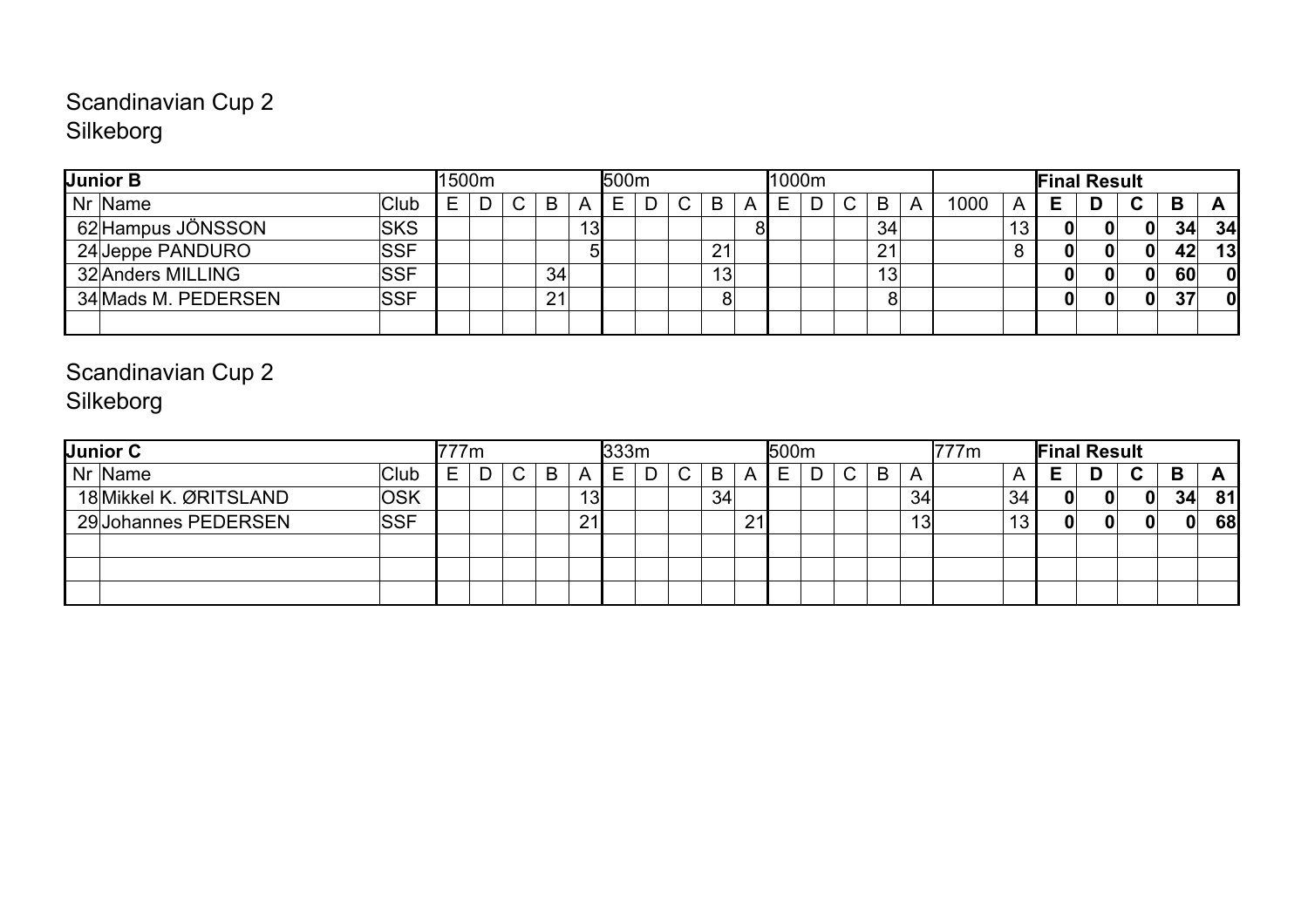#### Scandinavian Cup 2 Silkeborg

| <b>Junior D</b>     |            | 777m |    |    |    | 333m |  |    |                 | <b>500m</b> |  |                |    | <b>777m</b> |    | <b>Final Result</b> |    |    |            |
|---------------------|------------|------|----|----|----|------|--|----|-----------------|-------------|--|----------------|----|-------------|----|---------------------|----|----|------------|
| Nr Name             | 'Club      |      | C. | B  | A  | ⊢    |  | B  |                 | ᄃ           |  | B              | A  |             |    | Е                   | C. | B. | A          |
| 42 Fabrice SUH      | <b>SKS</b> |      |    |    | 34 |      |  |    | 34              |             |  |                | 21 |             | 21 | 0                   |    |    | <b>110</b> |
| 52 Daniel JAKOBSSON | <b>SKS</b> |      |    |    | 81 |      |  |    | 13 <sub>l</sub> |             |  |                |    |             |    | 0                   |    | 0  | 37         |
| 44 André JOHANSSON  | <b>SKS</b> |      |    | 21 |    |      |  | 21 |                 |             |  | 34             |    |             |    |                     |    | 76 | - Ol       |
| 49 Jacob JANSSON    | <b>SKS</b> |      |    | 34 |    |      |  |    |                 |             |  |                |    |             |    |                     | 01 | 34 | - Ol       |
| 26 Katrine T. BRUUN | <b>SSF</b> |      |    | 5  |    |      |  | 5  |                 |             |  | 8 <sup>1</sup> |    |             |    | 0                   | 01 | 18 | - Ol       |

## Scandinavian Cup 2 Silkeborg

| <b>Junior E</b> |             |   | 7m |        |    |            | l333m  |        |   |         | l500m |   |    |   | 777m |     |    | <b>Final Result</b> |        |        |    |
|-----------------|-------------|---|----|--------|----|------------|--------|--------|---|---------|-------|---|----|---|------|-----|----|---------------------|--------|--------|----|
| Nr Name         | <b>Club</b> | _ |    | $\sim$ | B  | $\sqrt{ }$ | –<br>─ | -<br>− | ⌒ | B       | ─     | - | B  | A |      | . . | -  | n<br>◡              | $\sim$ | Ð<br>D |    |
| 56 Hampus HENDE | <b>SKS</b>  |   |    |        | 13 |            |        |        |   | О<br>οı |       |   | 13 |   |      |     | 01 |                     | 0      | 34     | 01 |
|                 |             |   |    |        |    |            |        |        |   |         |       |   |    |   |      |     |    |                     |        |        |    |
|                 |             |   |    |        |    |            |        |        |   |         |       |   |    |   |      |     |    |                     |        |        |    |

# Scandinavian Cup 2

Silkeborg

| <b>Junior F</b>          |            | 333m<br>7m<br>-<br>B<br>$\overline{\phantom{0}}$<br>$\sim$<br>A<br>►<br>◡<br>– |  |  |        |  |        |   |        |    | <b>500m</b> |        |    |              | 777m |   | <b>Final Result</b> |   |             |         |            |
|--------------------------|------------|--------------------------------------------------------------------------------|--|--|--------|--|--------|---|--------|----|-------------|--------|----|--------------|------|---|---------------------|---|-------------|---------|------------|
| Nr Name                  | Club       |                                                                                |  |  |        |  | ⊏<br>– | ∽ | $\sim$ | B  | -           | $\sim$ | B  | $\mathsf{A}$ |      | n | -                   | ш | $\sim$<br>ື | Ð<br>D. | $\sqrt{ }$ |
| 57 Christoffer JOHANSSON | <b>SKS</b> |                                                                                |  |  | Ο<br>O |  |        |   |        | 13 |             |        | 21 |              |      |   |                     |   | $\Omega$    | 42      | 0          |
|                          |            |                                                                                |  |  |        |  |        |   |        |    |             |        |    |              |      |   |                     |   |             |         |            |
|                          |            |                                                                                |  |  |        |  |        |   |        |    |             |        |    |              |      |   |                     |   |             |         |            |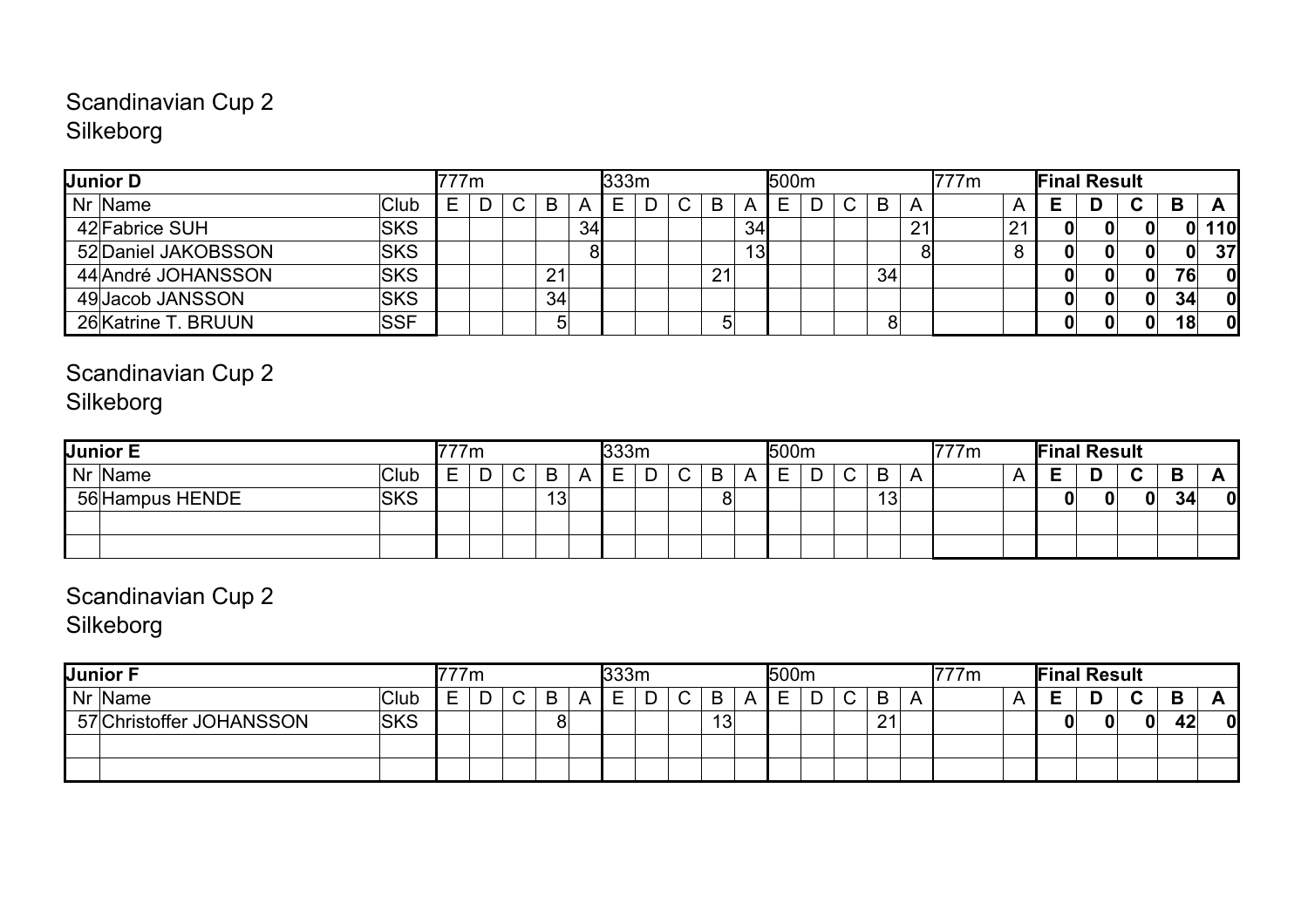# Danish International/ Scandinavian Cup 3

30. - 31. Januar

| Senior       |                 |            | 1500m |   |    |   | 500m |   |   |    | 1000m |           |   |    | 3000m |   | <b>Final Result</b> |              |    |              |
|--------------|-----------------|------------|-------|---|----|---|------|---|---|----|-------|-----------|---|----|-------|---|---------------------|--------------|----|--------------|
| <b>INr</b>   | Name            | Club       | ⊢     | ~ | B  | A | ⊢    | ັ | B | A  |       | $\bullet$ | B | A  | 1000  | A |                     | $\sim$<br>u  | В  | $\mathbf{A}$ |
| 27           | Mikael MESSING  | <b>SKS</b> |       |   |    |   |      |   |   | 21 |       |           |   | 21 |       |   | 0                   | 0            | 0  | 53           |
| 31           | Nicolai SIMMONS | <b>SSF</b> |       |   | 21 |   |      |   | 8 |    |       |           |   |    |       |   | 0                   | 0            | 37 | $\mathbf{0}$ |
| $ 30\rangle$ | Simon KASPERSEN | <b>SSF</b> |       |   | 13 |   |      |   | ა |    |       |           |   |    |       |   | 0                   | $\mathbf{0}$ | 23 | $\mathbf{0}$ |
|              |                 |            |       |   |    |   |      |   |   |    |       |           |   |    |       |   |                     |              |    |              |
|              |                 |            |       |   |    |   |      |   |   |    |       |           |   |    |       |   |                     |              |    |              |

#### Danish International/ Scandinavian Cup 3

30. - 31. Januar

|             | Junior B              |            | 1000m |    |    |                 |   | 500 <sub>m</sub> |    |    |   |   |   |                   |   |   | 1500m |   | <b>Final Result</b> |    |              |              |              |
|-------------|-----------------------|------------|-------|----|----|-----------------|---|------------------|----|----|---|---|---|-------------------|---|---|-------|---|---------------------|----|--------------|--------------|--------------|
| <b>I</b> Nr | Name                  | Club       | ⊢     |    |    | B               | A | ⊢                |    |    | B | A | ⊢ | r<br>$\mathbf{v}$ | B | A | 1000  | A | ь.                  | D  | C.           | B            | A            |
| 26          | <b>Henrik NILSSON</b> | <b>SKS</b> |       |    |    | 13 <sub>l</sub> |   |                  |    | 8  |   |   |   |                   |   |   |       |   | 0                   |    | 8            | 13           | $\mathbf{0}$ |
| 28          | Jeppe PANDURO         | <b>OSK</b> |       |    | 21 |                 |   |                  |    | 34 |   |   |   |                   |   |   |       |   | 0                   | 0  | 55           | $\mathbf{0}$ | 0            |
| 29          | Hampus JÖNSSON        | <b>SKS</b> |       | 34 |    |                 |   |                  | 34 |    |   |   |   |                   |   |   |       |   | 0                   | 68 | $\mathbf{0}$ | $\mathbf{0}$ | 0            |
| 3           | Anders MILLING        | <b>SSF</b> |       | 13 |    |                 |   |                  | 13 |    |   |   |   |                   |   |   |       |   | Ωl                  | 26 | $\mathbf{0}$ | $\mathbf{0}$ | 0            |
| l20         | Mads MØLLER PEDERSEN  | <b>SSF</b> |       | 5  |    |                 |   |                  | 5  |    |   |   |   |                   |   |   |       |   | 0                   | 10 | $\mathbf{0}$ | $\mathbf{0}$ | 0            |
|             |                       |            |       |    |    |                 |   |                  |    |    |   |   |   |                   |   |   |       |   |                     |    |              |              |              |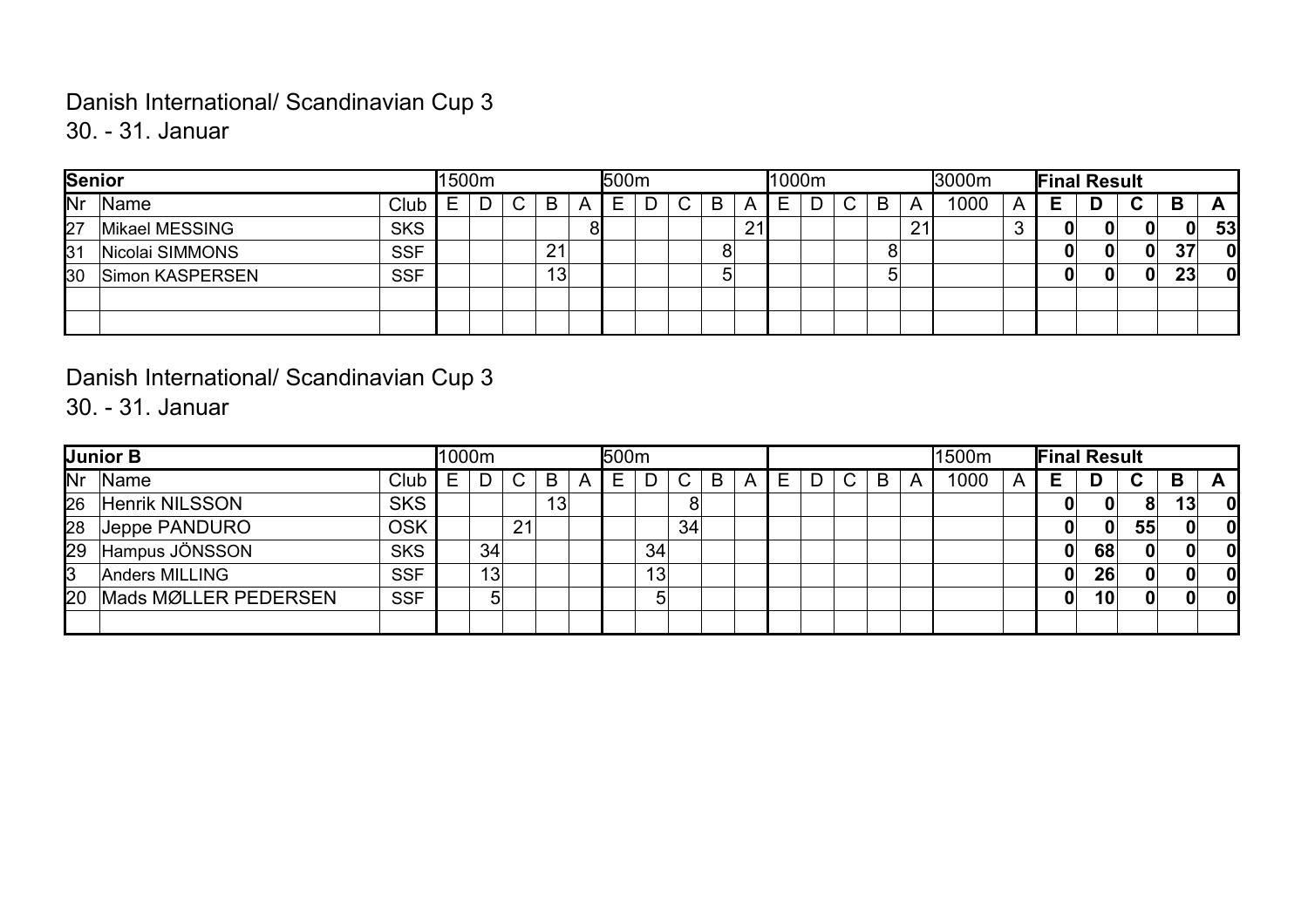# Danish International/ Scandinavian Cup 3

30. - 31. Januar

|                 | Junior C                |            | 1000m |   |        |   |   | l500m |   |    |    |  |    |   |   | 1500m | <b>Final Result</b> |    |    |    |              |
|-----------------|-------------------------|------------|-------|---|--------|---|---|-------|---|----|----|--|----|---|---|-------|---------------------|----|----|----|--------------|
| <b>INr</b>      | <b>Name</b>             | Club       | ⊢     |   | $\sim$ | B | A | ⊢     | ⌒ | B  |    |  | C. | B | A |       |                     |    | С  | в  |              |
| 25 <sub>2</sub> | Alexander DYK-STRÖMBERG | <b>SKS</b> |       |   |        |   |   |       |   |    | 81 |  |    |   |   |       | 0                   |    |    | 0  | 16           |
| 11              | Mikkel ØRITSLAND        | <b>OSK</b> |       |   | 34     |   |   |       |   | 21 |    |  |    |   |   |       | OI                  | 0  | 34 | 21 | $\mathbf{0}$ |
| $\mathsf{I}2$   | Niels FAURSKOV ANDERSEN | <b>OSK</b> |       | 8 |        |   |   |       |   |    |    |  |    |   |   |       | 01                  | 16 | 0  |    | 0            |
|                 |                         |            |       |   |        |   |   |       |   |    |    |  |    |   |   |       |                     |    |    |    |              |
|                 |                         |            |       |   |        |   |   |       |   |    |    |  |    |   |   |       |                     |    |    |    |              |

#### Danish International/ Scandinavian Cup 3

30. - 31. Januar

|    | Junior D           |            |               | 77m |   |    |   | 500m   |        |   |   |            |               |                               |   |   | 1000m | <b>Final Result</b> |   |              |    |           |
|----|--------------------|------------|---------------|-----|---|----|---|--------|--------|---|---|------------|---------------|-------------------------------|---|---|-------|---------------------|---|--------------|----|-----------|
| Nr | Name               | Club       | -<br><u>_</u> |     | ~ | B  | n | -<br>– | -<br>ٮ | ັ | B | $\sqrt{ }$ | –<br><u>_</u> | ~<br>$\overline{\phantom{a}}$ | B | A |       | -                   | D | $\sim$       | В  |           |
| 22 | <b>Fabrice SUH</b> | <b>SKS</b> |               |     |   | 34 |   |        |        |   |   | 34         |               |                               |   |   |       | 01                  |   | $\mathbf{0}$ | 34 | <b>37</b> |
|    |                    |            |               |     |   |    |   |        |        |   |   |            |               |                               |   |   |       |                     |   |              |    |           |
|    |                    |            |               |     |   |    |   |        |        |   |   |            |               |                               |   |   |       |                     |   |              |    |           |

#### Danish International/ Scandinavian Cup 3

30. - 31. Januar

|                           | Veteran men         |      | 1500m |   |   |     | <b>500m</b> |   |   |                 | 1000m |   |   |           | 1500m |    |   | <b>Final Result</b> |   |   |     |
|---------------------------|---------------------|------|-------|---|---|-----|-------------|---|---|-----------------|-------|---|---|-----------|-------|----|---|---------------------|---|---|-----|
| $\overline{\mathsf{N}}$ r | Name                | Club |       | ~ | В | A   | ⊢           | ັ | B |                 |       | ັ | B | A         |       |    | Е | D                   | ~ | В |     |
| 14                        | Lars ØRITSLAND      |      |       |   |   | 34  |             |   |   | 34 <sub>1</sub> |       |   |   | 34        |       | 34 |   |                     |   |   | 136 |
| 15                        | <b>Frank JENSEN</b> |      |       |   |   | ں ا |             |   |   | 13              |       |   |   | 12<br>ں ا |       | ╵┙ |   |                     |   |   | 52  |
|                           |                     |      |       |   |   |     |             |   |   |                 |       |   |   |           |       |    |   |                     |   |   |     |
|                           |                     |      |       |   |   |     |             |   |   |                 |       |   |   |           |       |    |   |                     |   |   |     |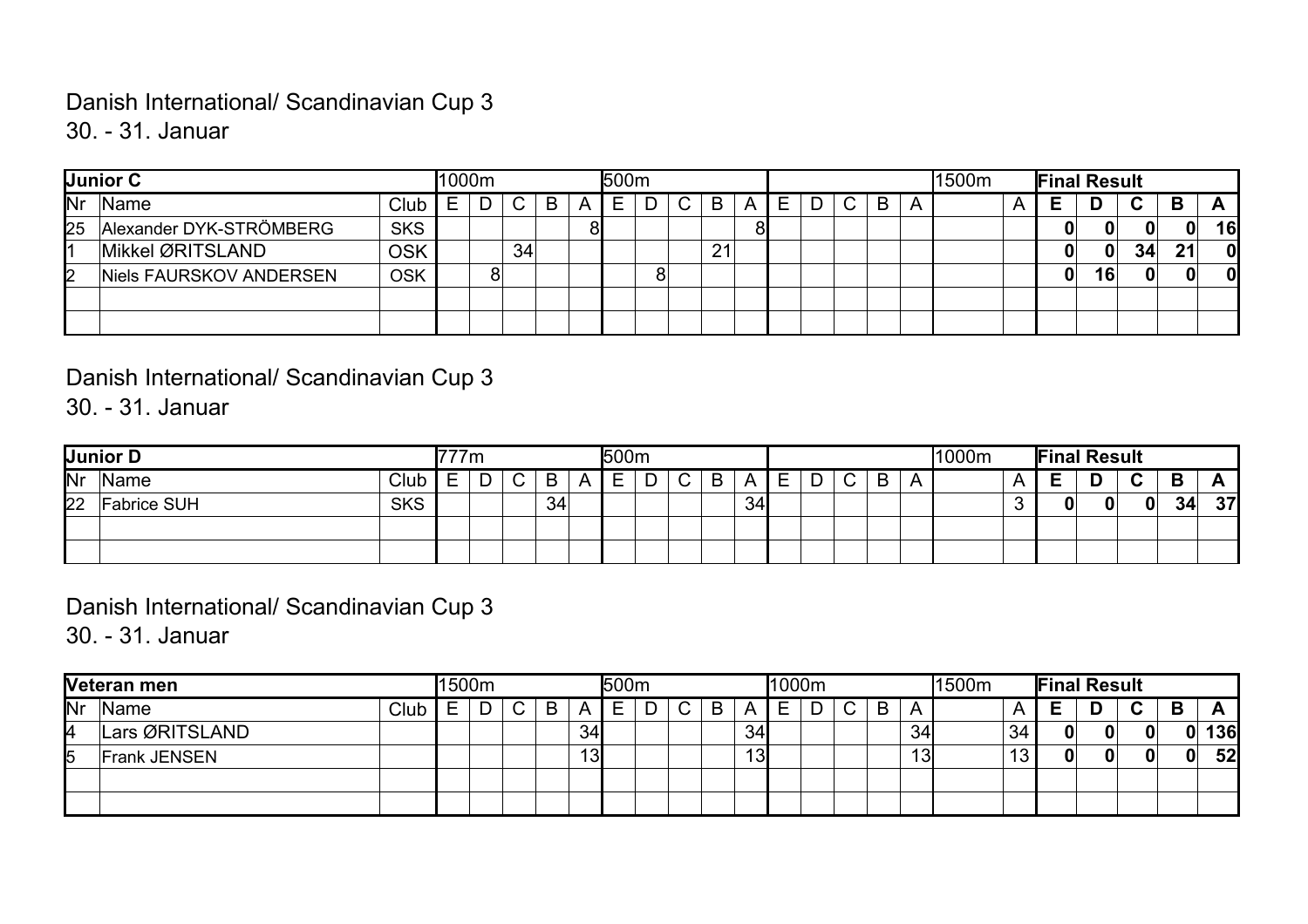## 27. februar, Malmö Scandinavian Cup-final 2010-09

| <b>Senior</b>                     | 1500m |    |    |    | 500m |    |                |                |   | 1000m |    |    |    | 3000m |    | <b>Final Result</b> |   |   |              |          |
|-----------------------------------|-------|----|----|----|------|----|----------------|----------------|---|-------|----|----|----|-------|----|---------------------|---|---|--------------|----------|
| Nr Name<br>Club                   | E.    | C. | B  | A  | E    | C. | B              | $\overline{A}$ | Е |       | C. | B  | A  | 1000  | A  | Е                   | D | C | B            | A        |
| <b>SKS</b><br>66 Martin JOHANSSON |       |    |    | 34 |      |    |                | 34             |   |       |    |    | 34 |       | 21 | 01                  | 0 | 0 | 0            | 123      |
| <b>SKS</b><br>73 Karl LINDQVIST   |       |    |    | 13 |      |    |                | 21             |   |       |    |    | 21 |       | 34 | 0                   | 0 | 0 | $\mathbf{0}$ | 89       |
| <b>SSF</b><br>68 Nicolai SIMMONS  |       |    | 34 |    |      |    | 5 <sup>1</sup> |                |   |       |    | 13 |    |       |    | 0                   | 0 | 0 | 52           | <b>0</b> |
| <b>SSF</b><br>63 Simon KASPERSEN  |       |    | 21 |    |      |    | 21             |                |   |       |    | 8  |    |       |    | 0                   | 0 | 0 | 50           | 0l       |
| <b>SKS</b><br>70 Ola JOHANSSON    |       |    | 13 |    |      |    | 8 <sup>°</sup> |                |   |       |    |    |    |       |    | 0                   | 0 | 0 | 21           | 0l       |
|                                   |       |    |    |    |      |    |                |                |   |       |    |    |    |       |    |                     |   |   |              |          |
|                                   |       |    |    |    |      |    |                |                |   |       |    |    |    |       |    |                     |   |   |              |          |
|                                   |       |    |    |    |      |    |                |                |   |       |    |    |    |       |    |                     |   |   |              |          |
|                                   |       |    |    |    |      |    |                |                |   |       |    |    |    |       |    |                     |   |   |              |          |
|                                   |       |    |    |    |      |    |                |                |   |       |    |    |    |       |    |                     |   |   |              |          |

#### Scandinavian Cup-final 2010-09

#### 27. februar, Malmö

| Junior A               |            |          | 1500m |    |   |    | 500m |        |    |                | 1000m |    |    |    | 3000m |    | <b>Final Result</b> |   |    |    |    |
|------------------------|------------|----------|-------|----|---|----|------|--------|----|----------------|-------|----|----|----|-------|----|---------------------|---|----|----|----|
| Nr Name                | Club       | <b>E</b> |       | C. | B | A  | E    | ⌒<br>◡ | B  | $\overline{A}$ | Е.    | C. | B  | A  | 1000  | A  | Е                   | D | C  | B  | A  |
| 25 Kristofer MAGNUSSON | <b>SKS</b> |          |       |    |   | 21 |      |        |    | 13             |       |    |    | 13 | 5     | 13 | O                   |   |    | 0  | 65 |
| 43 Daniel HORNITJ      | <b>SKS</b> |          |       |    |   | ы  |      |        | 34 |                |       |    | 34 |    |       |    | 0                   |   | O. | 68 | 8  |
|                        |            |          |       |    |   |    |      |        |    |                |       |    |    |    |       |    |                     |   |    |    |    |
|                        |            |          |       |    |   |    |      |        |    |                |       |    |    |    |       |    |                     |   |    |    |    |
|                        |            |          |       |    |   |    |      |        |    |                |       |    |    |    |       |    |                     |   |    |    |    |
|                        |            |          |       |    |   |    |      |        |    |                |       |    |    |    |       |    |                     |   |    |    |    |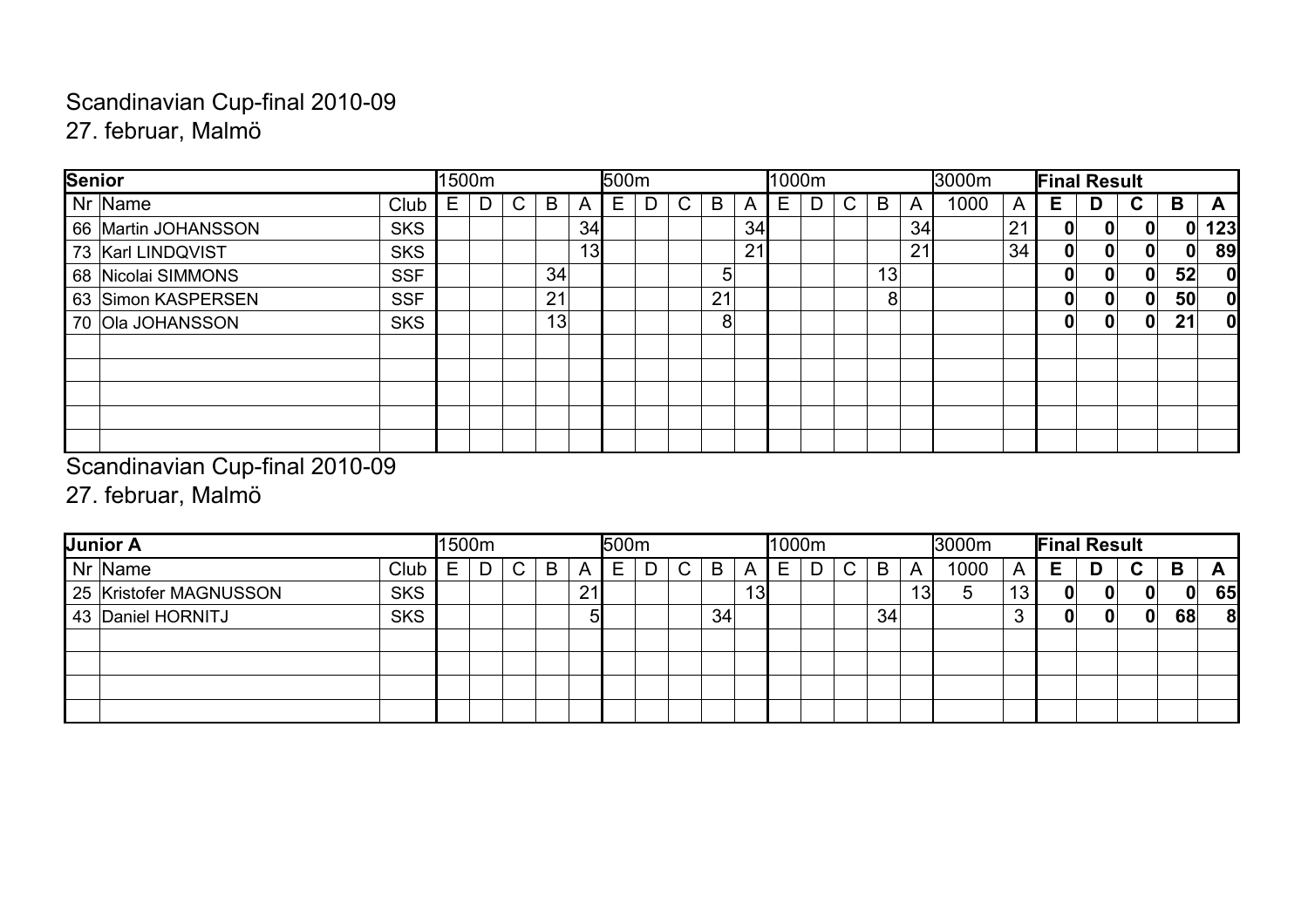## Scandinavian Cup-final 2010-09 27. februar, Malmö

| Junior B                   |            | 1500m |    |   |    | 500m |    |                 |   |   | 1000m |    |    |   | 3000m |   | <b>Final Result</b> |   |    |    |    |
|----------------------------|------------|-------|----|---|----|------|----|-----------------|---|---|-------|----|----|---|-------|---|---------------------|---|----|----|----|
| Nr Name                    | Club       | ⊢.    | C. | B | A  | E.   | C. | B               | A | ► |       | C. | B  | A | 1000  | A | Е                   | D | C. | B  | A  |
| 13 Alexander DYK-STRÖMBERG | <b>SKS</b> |       |    |   | 81 |      |    |                 | 8 |   |       |    |    |   |       |   | 0                   |   |    | 0  | 32 |
| 2 Hampus JÖNSSON           | <b>SKS</b> |       |    |   | ופ |      |    | 13 <sub>1</sub> |   |   |       |    | 21 |   |       |   | 01                  |   | 0  | 34 | 8  |
|                            |            |       |    |   |    |      |    |                 |   |   |       |    |    |   |       |   |                     |   |    |    |    |
|                            |            |       |    |   |    |      |    |                 |   |   |       |    |    |   |       |   |                     |   |    |    |    |
|                            |            |       |    |   |    |      |    |                 |   |   |       |    |    |   |       |   |                     |   |    |    |    |
|                            |            |       |    |   |    |      |    |                 |   |   |       |    |    |   |       |   |                     |   |    |    |    |

Scandinavian Cup-final 2010-09

27. februar, Malmö

| Junior C                | 500m<br>Club<br>C.<br>B<br>A<br><u>—</u><br><b>SSF</b> |  |  |  |  |  | 1222m |   |    |    |   | 333m |    |    |                | 777m |                | <b>Final Result</b> |   |              |    |   |
|-------------------------|--------------------------------------------------------|--|--|--|--|--|-------|---|----|----|---|------|----|----|----------------|------|----------------|---------------------|---|--------------|----|---|
| Nr Name                 |                                                        |  |  |  |  |  | ᄂ     | D | C. | B  | A | ⊢.   | C. | B  | $\overline{A}$ |      | $\overline{A}$ | Е                   | D | C            | B  | A |
| 65 Pierré Lund BENDTSEN |                                                        |  |  |  |  |  |       |   |    | 13 |   |      |    | 13 |                |      |                |                     | n | $\mathbf{0}$ | 26 | 0 |
|                         |                                                        |  |  |  |  |  |       |   |    |    |   |      |    |    |                |      |                |                     |   |              |    |   |
|                         |                                                        |  |  |  |  |  |       |   |    |    |   |      |    |    |                |      |                |                     |   |              |    |   |
|                         |                                                        |  |  |  |  |  |       |   |    |    |   |      |    |    |                |      |                |                     |   |              |    |   |
|                         |                                                        |  |  |  |  |  |       |   |    |    |   |      |    |    |                |      |                |                     |   |              |    |   |
|                         |                                                        |  |  |  |  |  |       |   |    |    |   |      |    |    |                |      |                |                     |   |              |    |   |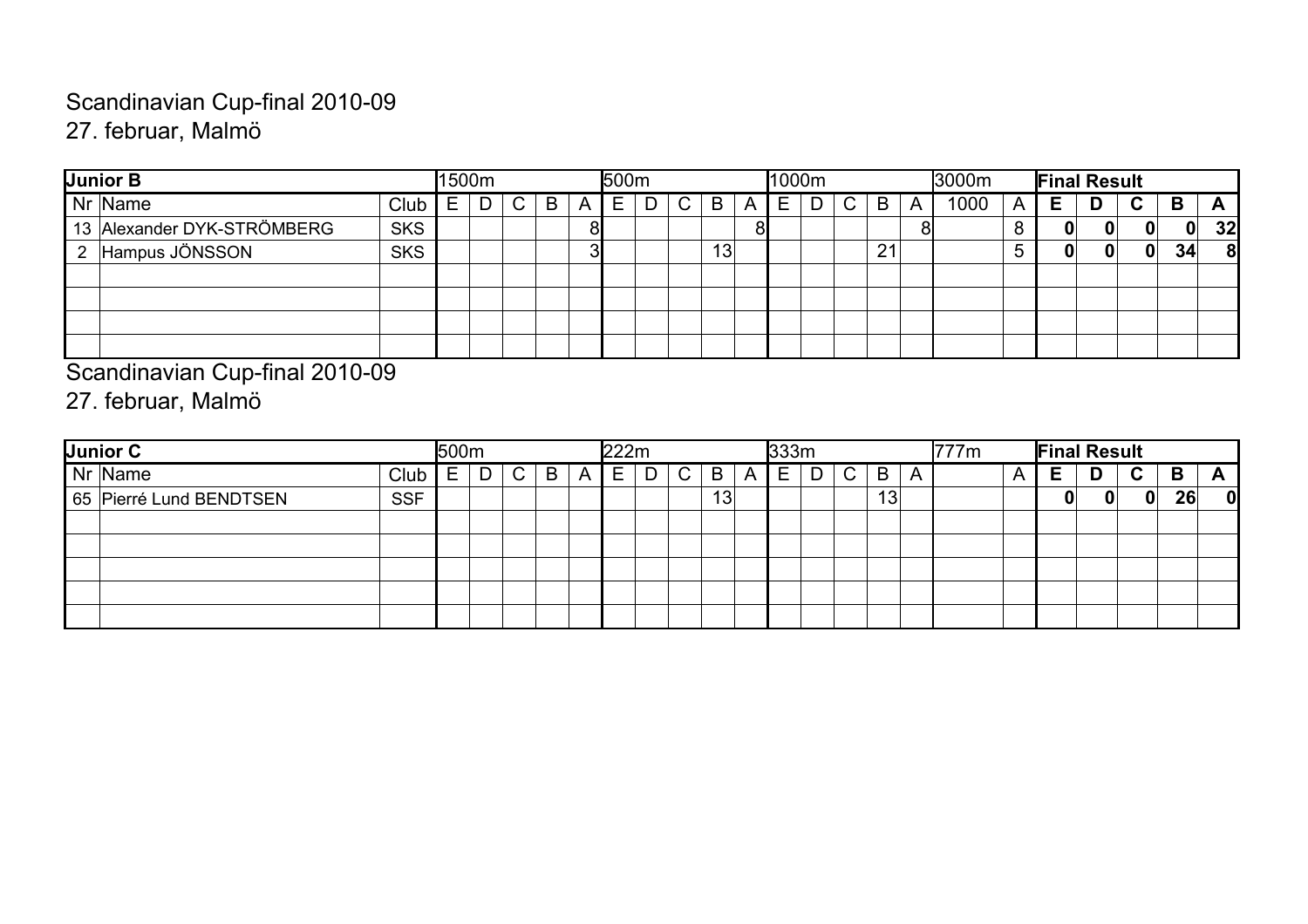## Scandinavian Cup-final 2010-09 27. februar, Malmö

| Junior D            |            | 500m |    |    |                 | 1222m |  |   |                 | 333m |  |   |           | 777m |                | <b>Final Result</b> |   |              |    |     |
|---------------------|------------|------|----|----|-----------------|-------|--|---|-----------------|------|--|---|-----------|------|----------------|---------------------|---|--------------|----|-----|
| Nr Name             | Club       |      | C. | B  | A               | ⊢     |  | B |                 | ⊢    |  | B | A         |      | $\overline{A}$ | Е                   | D | C            | В  | A   |
| 59 Fabrice SUH      | <b>SKS</b> |      |    |    | 34 <sub>l</sub> |       |  |   | 34              |      |  |   | 34        |      | 34             | OI                  |   | O            |    | 136 |
| 47 Oskar MAGNUSSON  | <b>SKS</b> |      |    |    | 21              |       |  |   | 21              |      |  |   | 21        |      | b              | OI                  |   | O            | 0  | 68  |
| 17 Daniel JACOBSSON | <b>SKS</b> |      |    |    | 13              |       |  |   | 13 <sub>l</sub> |      |  |   | <u>13</u> |      | 21             | 01                  |   | O.           | 0  | 60  |
| 64 André JOHANSSON  | <b>SKS</b> |      |    | 34 |                 |       |  |   | 81              |      |  |   | 81        |      | 10<br>د ا      | OI                  |   | $\mathbf{0}$ | 34 | 29  |
|                     |            |      |    |    |                 |       |  |   |                 |      |  |   |           |      |                |                     |   |              |    |     |
|                     |            |      |    |    |                 |       |  |   |                 |      |  |   |           |      |                |                     |   |              |    |     |

Scandinavian Cup-final 2010-09

27. februar, Malmö

| Junior E+F                             | <b>500m</b> |    |    |    | 22m |   |    |   | 333m   |    |    |   | 777m |                | <b>Final Result</b> |   |    |    |    |
|----------------------------------------|-------------|----|----|----|-----|---|----|---|--------|----|----|---|------|----------------|---------------------|---|----|----|----|
| Nr Name<br>Club                        | ►           | C. | B  | A  | ᄂ   | U | B  | A | -<br>Е | C. | B  | A |      | $\overline{A}$ | Е                   | D | C. | B  | A  |
| 71 Christoffer JOHANSSON<br><b>SKS</b> |             |    |    | 81 |     |   | 34 |   |        |    | 34 |   |      |                | 0                   |   | 0  | 68 | 16 |
| <b>SKS</b><br>74 Hampus HENDE          |             |    | 21 |    |     |   | 21 |   |        |    | 21 |   |      |                | 0                   | 0 | 0  | 63 | 0  |
|                                        |             |    |    |    |     |   |    |   |        |    |    |   |      |                |                     |   |    |    |    |
|                                        |             |    |    |    |     |   |    |   |        |    |    |   |      |                |                     |   |    |    |    |
|                                        |             |    |    |    |     |   |    |   |        |    |    |   |      |                |                     |   |    |    |    |
|                                        |             |    |    |    |     |   |    |   |        |    |    |   |      |                |                     |   |    |    |    |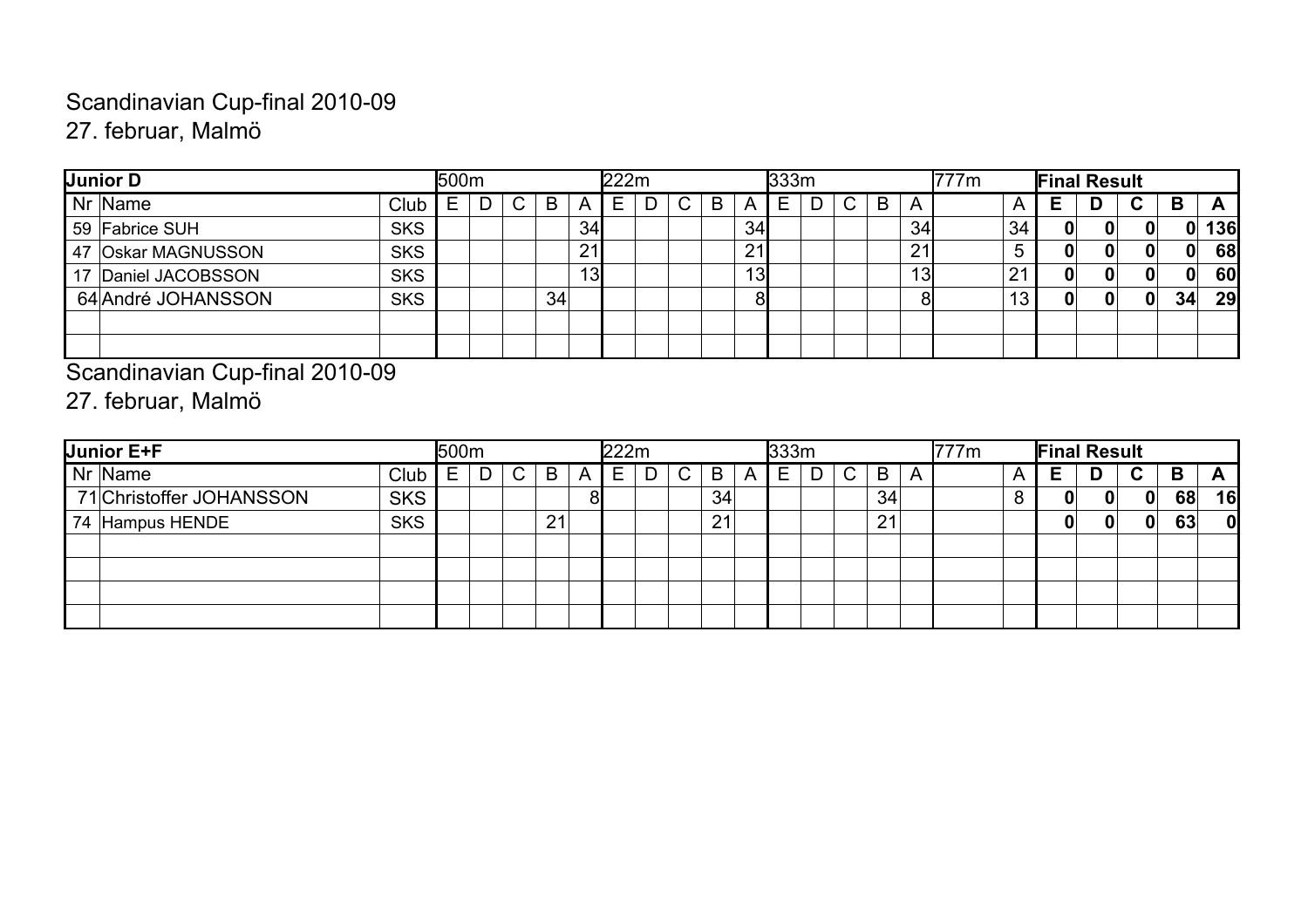#### 2009 – 2010 Scandinavian Cup

| <b>Senior Men</b>     |            | Malmö 3-4. okt | Silkeborg 5. dec | Odense 30-31 jan | Malmö 27, feb | <b>Final Result</b> |
|-----------------------|------------|----------------|------------------|------------------|---------------|---------------------|
| Nr Name               | Club       |                |                  |                  |               |                     |
| Nicolai SIMMONS       | <b>SSF</b> | 20             | 32               | 40               | 32            | 104                 |
| 2 Martin JOHANSSON    | <b>SKS</b> | 50             |                  |                  | 50            | 100                 |
| 3 Simon KASPERSEN     | <b>SSF</b> |                | 40               | 32               | 26            | 98                  |
| 4 Karl LINDQVIST      | <b>SKS</b> | 40             |                  |                  | 40            | 80                  |
| 5 Mikael MESSING      | <b>SKS</b> |                |                  | 50               |               | 50                  |
| 6 Lars ØRITSLAND      | <b>OSK</b> |                | 50               |                  |               | 50                  |
| <b>Gisle TVERLAND</b> | <b>SKS</b> | 32             |                  |                  |               | 32                  |
| 8 Daniel JÖNSSON      | <b>SKS</b> | 26             |                  |                  |               | 26                  |
| 9 Ola JOHANSSON       | <b>SKS</b> |                |                  |                  | 20            | 20                  |
|                       |            |                |                  |                  |               |                     |
|                       |            |                |                  |                  |               |                     |

#### Scandinavian Cup 2009 – 2010

| Junior A |                     |            | Malmö 3. okt | Silkeborg 5. dec | Odense 30-31 jan | Malmö 27, feb | <b>Final Result</b> |
|----------|---------------------|------------|--------------|------------------|------------------|---------------|---------------------|
|          | $Nr$ Name           | Club       |              |                  |                  |               |                     |
|          | Kristofer MAGNUSSON | <b>SKS</b> | 50           | 50               |                  | 50            | 150                 |
|          | 2 Daniel HOMITJ     | <b>SKS</b> | 40           |                  |                  | 40            | 80                  |
|          |                     |            |              |                  |                  |               |                     |
|          |                     |            |              |                  |                  |               |                     |
|          |                     |            |              |                  |                  |               |                     |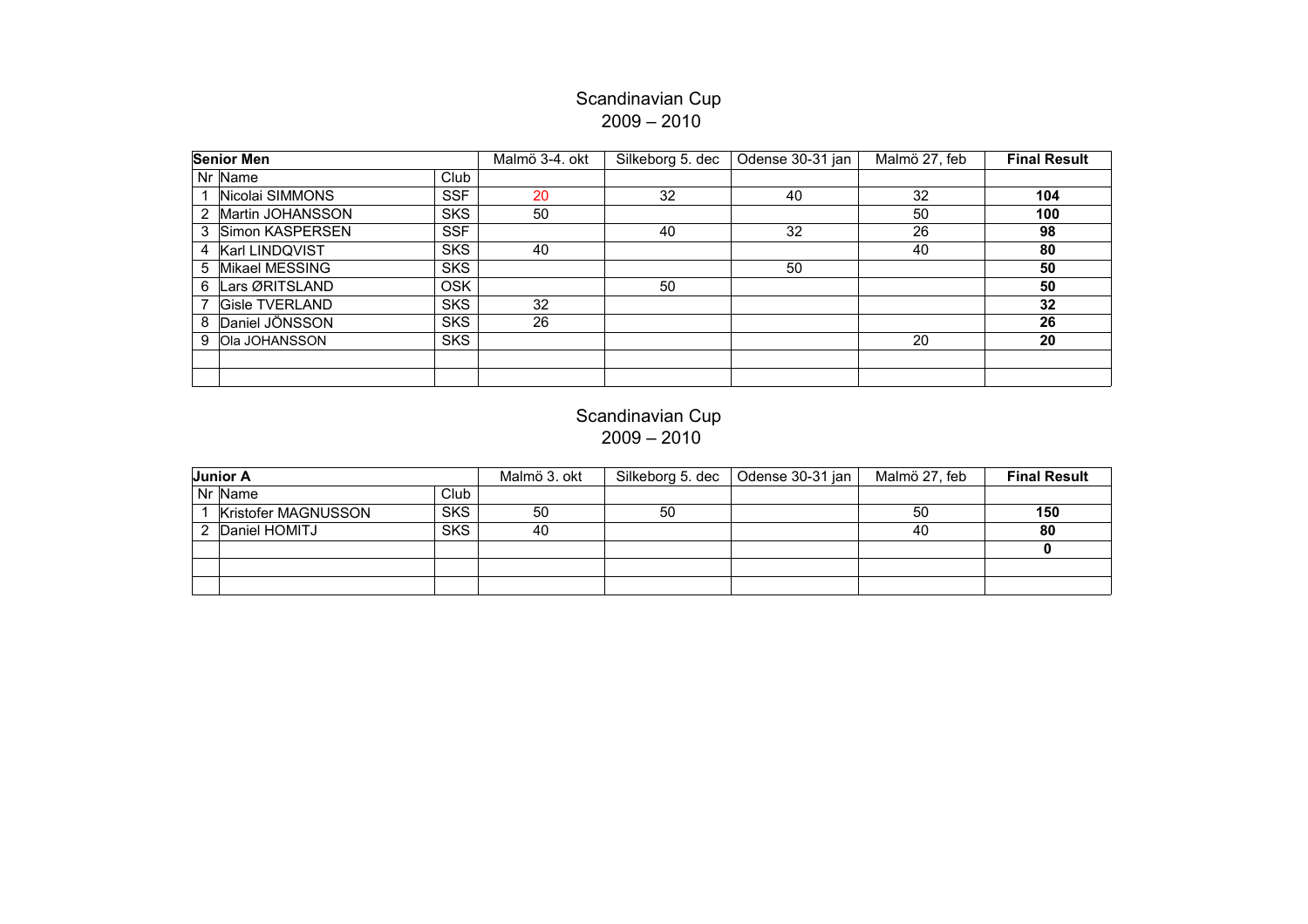#### Scandinavian Cup 2009 – 2010

| Junior B               |            | Malmö 3. okt | Silkeborg 5. dec | Odense 30-31 jan | Malmö 27, feb | <b>Final Result</b> |
|------------------------|------------|--------------|------------------|------------------|---------------|---------------------|
| Nr Name                | Club       |              |                  |                  |               |                     |
| Hampus JÖNSSON         | <b>SKS</b> | 50           | 50               |                  | 50            | 150                 |
| 2 Jeppe PANDURO        | <b>OSK</b> |              | 40               | 50               |               | 90                  |
| 3 Anders MILLING       | <b>SSF</b> |              | 32               | 40               |               | 72                  |
| 4 Mads MØLLER PEDERSEN | <b>SSF</b> |              | 26               | 32               |               | 58                  |
|                        |            |              |                  |                  |               |                     |

#### Scandinavian Cup 2009 – 2010

|   | Junior C                  |            | Malmö 3. okt | Silkeborg 5. dec | Odense 30-31 jan | Malmö 27, feb | <b>Final Result</b> |
|---|---------------------------|------------|--------------|------------------|------------------|---------------|---------------------|
|   | Nr Name                   | Club       |              |                  |                  |               |                     |
|   | Alexander DYK-STRÖMBERG   | <b>SKS</b> | 50           |                  | 50               | 50            | 150                 |
|   | 2 Mikkel ØRITSLAND        | <b>OSK</b> |              | 50               | 40               |               | 90                  |
|   | 3 Johannes PEDERSEN       | 0SK        |              | 40               |                  |               | 40                  |
|   | 4 Pierré Lund BENDTSEN    | <b>SSF</b> |              |                  |                  | 40            | 40                  |
|   | 5 Niels FAURSKOV ANDERSEN | <b>OSK</b> |              |                  | 32               |               | 32                  |
| 6 |                           |            |              |                  |                  |               |                     |
|   |                           |            |              |                  |                  |               |                     |
|   |                           |            |              |                  |                  |               |                     |

#### Scandinavian Cup 2009 – 2010

| Junior D           |            | Malmö 3. okt | Silkeborg 5. dec | Odense 30-31 jan | Malmö 27, feb | <b>Final Result</b> |
|--------------------|------------|--------------|------------------|------------------|---------------|---------------------|
| Nr Name            | Club       |              |                  |                  |               |                     |
| Fabrice SUH        | <b>SKS</b> | 50           | 50               | 50               | 50            | 150                 |
| André JOHANSSON    | <b>SKS</b> | 32           | 32               |                  | 50            | 114                 |
| 2 Daniel JAKOBSSON | <b>SKS</b> | 26           | 40               |                  | 32            | 98                  |
| 4 Jakob JANSSON    | <b>SKS</b> | 40           | 26               |                  |               | 66                  |
| 5 Oskar MAGNUSSON  | <b>SKS</b> |              |                  |                  | 40            | 40                  |
| 3 Katrine BRUUN    | <b>SSF</b> |              | 20               |                  |               | 20                  |
|                    |            |              |                  |                  |               |                     |
|                    |            |              |                  |                  |               |                     |